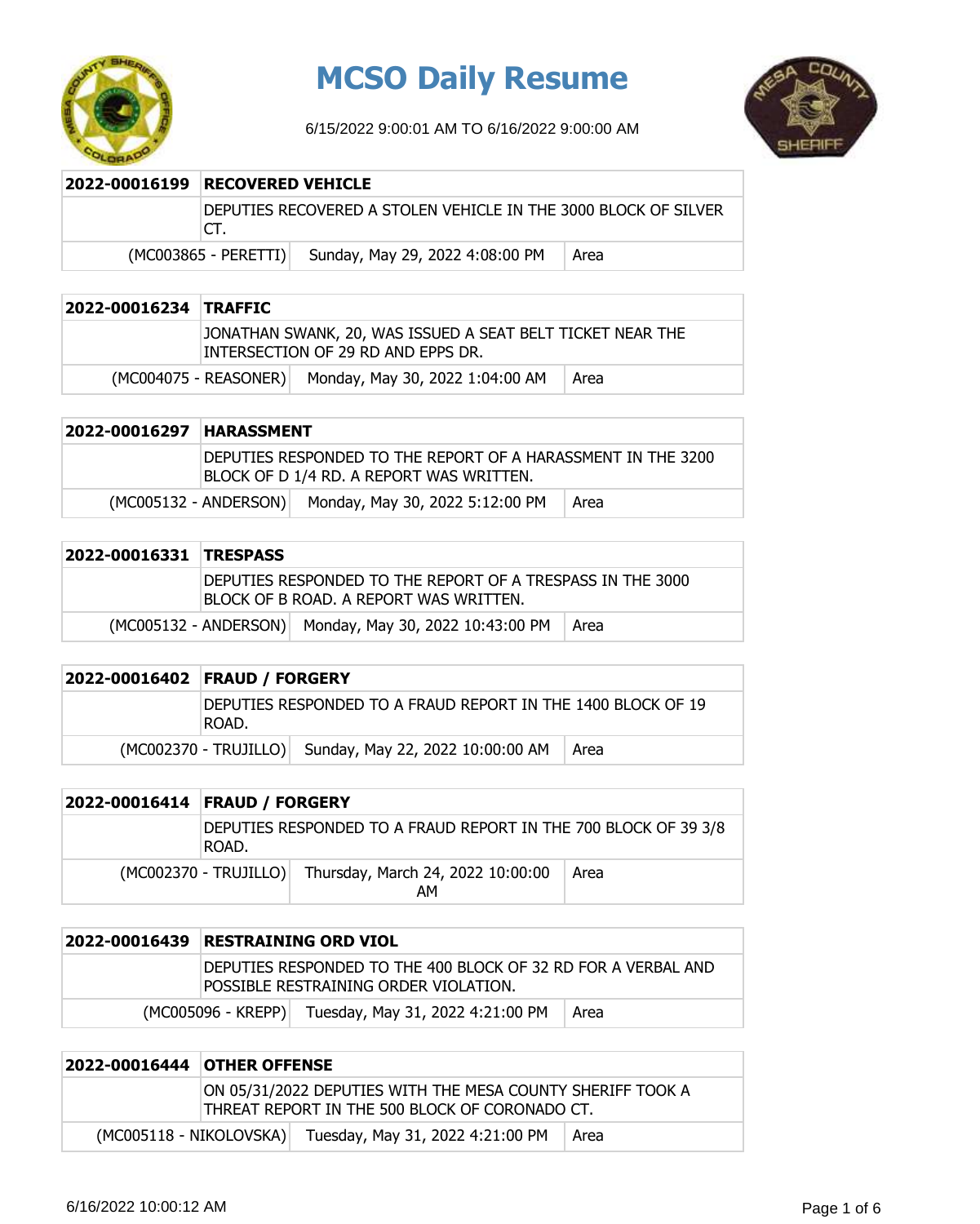| 2022-00016510 THEFT |                                                                                             |      |
|---------------------|---------------------------------------------------------------------------------------------|------|
|                     | DEPUTIES RESPONDED TO HIGHWAY 141 NEAR MILEMARKER 152 FOR A<br>THEFT. A REPORT WAS WRITTEN. |      |
|                     | (MC004591 - BAKER) Sunday, May 22, 2022 10:00:00 AM                                         | Area |

| 2022-00016572 CRIMINAL MISCHIEF                                  |                                  |        |
|------------------------------------------------------------------|----------------------------------|--------|
| DEPUTIES RESPONDED TO A VANDALISIM IN THE 3200 BLOCK OF PEACH ST |                                  |        |
| $(MCOO5320 - MOSHER)$                                            | Tuesday, May 31, 2022 4:00:00 AM | ∣ Area |

| 2022-00017393 TRESPASS |                                                                                 |
|------------------------|---------------------------------------------------------------------------------|
|                        | IDEPUTIES RESPONDED TO A TRESPASS THAT OCCURRED ON THE 3200<br>IBLOCK OF E ROAD |
|                        | (MC004385 - MARTINEZ) Wednesday, June 08, 2022 3:25:00 AM Area                  |

| 2022-00017586 TRAFFIC |                                                                  |  |
|-----------------------|------------------------------------------------------------------|--|
|                       | DEPUTIES CONDUCTED A TRAFFIC STOP AT THE 3200 BLOCK OF D 1/2 RD. |  |
|                       | (MC005096 - KREPP) Thursday, June 09, 2022 3:44:00 PM   Area     |  |

| 2022-00017593 ISEX OFFENSE |  |                                                             |  |
|----------------------------|--|-------------------------------------------------------------|--|
|                            |  |                                                             |  |
|                            |  | (MC001949 - WEST) Thursday, June 09, 2022 4:41:00 PM   Area |  |

| 2022-00017648   ASSIST OTHER AGENCY       |                                  |      |
|-------------------------------------------|----------------------------------|------|
| DEPUTIES ASSISTED OFFICERS WITH THE GJPD. |                                  |      |
| $(MCOO3865 - PERETTI)$                    | Friday, June 10, 2022 1:16:00 AM | Area |

| 2022-00017673 DEATH INVESTIGATION                                    |                                  |      |
|----------------------------------------------------------------------|----------------------------------|------|
| DEPUTIES RESPONDED AN UNATTENDED DEATH ON 3000 BLOCK OF KINGS<br>CT. |                                  |      |
| (MC005332 - SATTERLY)                                                | Friday, June 10, 2022 9:45:00 AM | Area |

| 2022-00017759 ANIMAL COMPLAINT                                                                         |                                                       |      |
|--------------------------------------------------------------------------------------------------------|-------------------------------------------------------|------|
| DEPUTIES WERE DISPATCHED TO AN ANIMINAL COMPLAINT IN THE 3600<br>BLOCK OF E 1/2 ROAD (MESA COUNTY,CO). |                                                       |      |
|                                                                                                        | (MC004193 - WORLEY) Friday, June 10, 2022 10:49:00 PM | Area |

| 2022-00017855 TRAFFIC |  |                                                                                                                         |  |
|-----------------------|--|-------------------------------------------------------------------------------------------------------------------------|--|
|                       |  | ON SATURDAY, 06/11/22, AARON SLEPITIS, AGE 38, WAS ARRESTED IN THE<br>3200 BLOCK OF F ROAD FOR DRIVING UNDER RESTRAINT. |  |
|                       |  | (MC003368 - JONES) Saturday, June 11, 2022 10:45:00 PM   Area                                                           |  |

## **2022-00017899 RUNAWAY / MISSING PERSON**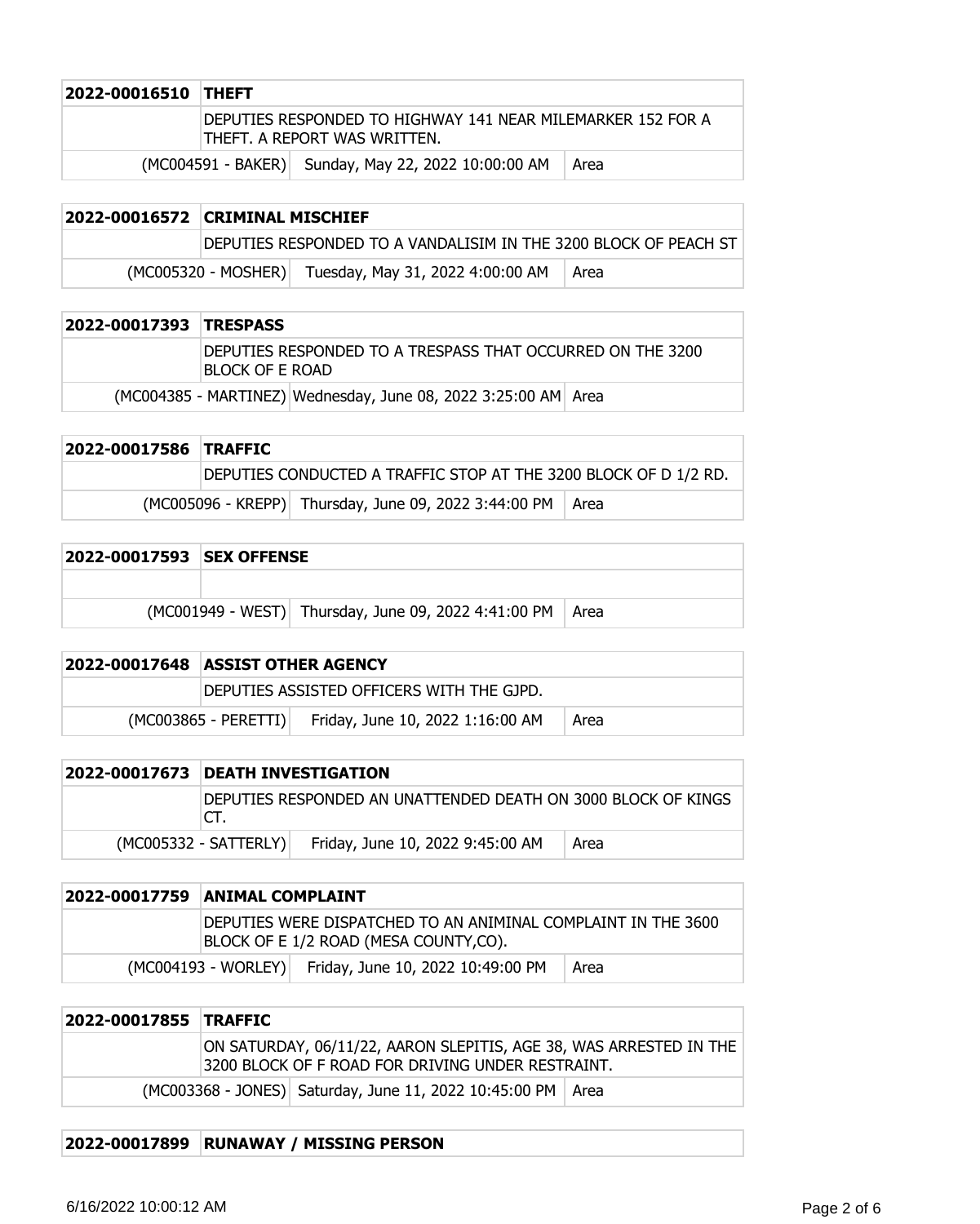| DEPUTIES TOOK A MISSING PERSON REPORT IN THE 600 BLOCK OF SKY CT.<br>SUBJECT LOCATED. |        |  |
|---------------------------------------------------------------------------------------|--------|--|
| (MC005332 - SATTERLY) Sunday, June 12, 2022 11:49:00 AM                               | l Area |  |

|  | 2022-00017914 RUNAWAY / MISSING PERSON                                   |        |
|--|--------------------------------------------------------------------------|--------|
|  | Deputies resonded to a runaway juvenile in the 500 Block of 31 3/4 Road. |        |
|  | (MC004622 - PRATT) Sunday, June 12, 2022 3:21:00 PM                      | l Area |

| 2022-00017925 ASSAULT |                                                                                                                                                     |      |
|-----------------------|-----------------------------------------------------------------------------------------------------------------------------------------------------|------|
|                       | Deputies responded to an assault that occurred in Delta County. Both<br>involved subjects were uncooperative and the case is inactive at this time. |      |
|                       | (MC002460 - QUIGLEY) Sunday, June 12, 2022 12:00:00 PM                                                                                              | Area |

| 2022-00017927 TRAFFIC |                     |                                                                                                                        |      |
|-----------------------|---------------------|------------------------------------------------------------------------------------------------------------------------|------|
|                       | ROAD.               | ZACHARY VELASQUEZ, AGE 37, WAS ARRESTED AND RELEASED ON A<br>SUMMONS FOR DRIVING UNDER REVOCATION AT 32 ROAD AND B 1/2 |      |
|                       | (MC005320 - MOSHER) | Sunday, June 12, 2022 5:17:00 PM                                                                                       | Area |

| 2022-00017954 THEFT FROM AUTO                                                                                        |                                                              |  |
|----------------------------------------------------------------------------------------------------------------------|--------------------------------------------------------------|--|
| IDEPUTIES WERE DISPATCHED TO A THEFT FROM AUTO THAT OCCURRED IN I<br>THE 2700 BLOCK OF GRANT COURT (MESA COUNTY,CO). |                                                              |  |
|                                                                                                                      | (MC004193 - WORLEY) Sunday, June 12, 2022 10:28:00 PM   Area |  |

|  | <b>2022-00017971 ASSIST OTHER AGENCY</b>                                             |                                                     |      |
|--|--------------------------------------------------------------------------------------|-----------------------------------------------------|------|
|  | DEPUTIES ASSISTED IN RECOVERING A STOLEN VEHICLE IN THE 3300<br>BLOCK OF E 1/4 ROAD. |                                                     |      |
|  |                                                                                      | (MC003239 - DIXON) Monday, June 13, 2022 6:15:00 AM | Area |

| 2022-00018002 CRIMINAL MISCHIEF                                                                    |                                                        |      |
|----------------------------------------------------------------------------------------------------|--------------------------------------------------------|------|
| RICHARD DEWESTER, 45, WAS ISSUED A SUMMONS FOR CRIMINAL<br>MISCHIEF ON THE 3200 BLOCK OF DOWNEY CT |                                                        |      |
|                                                                                                    | (MC003026 - PFISTER) Monday, June 13, 2022 11:21:00 AM | Area |

| 2022-00018007 | <b>BURGLARY</b>                                                                      |                                                          |        |
|---------------|--------------------------------------------------------------------------------------|----------------------------------------------------------|--------|
|               | DEPUTIES RESPONDED TO A BURGLARY REPORT IN THE 2900 BLOCK OF<br><b>NORTH AVENUE.</b> |                                                          |        |
|               |                                                                                      | (MC002370 - TRUJILLO) Saturday, June 11, 2022 3:30:00 PM | ∣ Area |

| 2022-00018018 CIVIL |                                                                                                             |      |
|---------------------|-------------------------------------------------------------------------------------------------------------|------|
|                     | Eviction completed on an occupied three bedroom house. A small amount of<br>property was moved to the curb. |      |
|                     | (MC001605 - HICKS) Monday, June 13, 2022 12:34:00 PM                                                        | Area |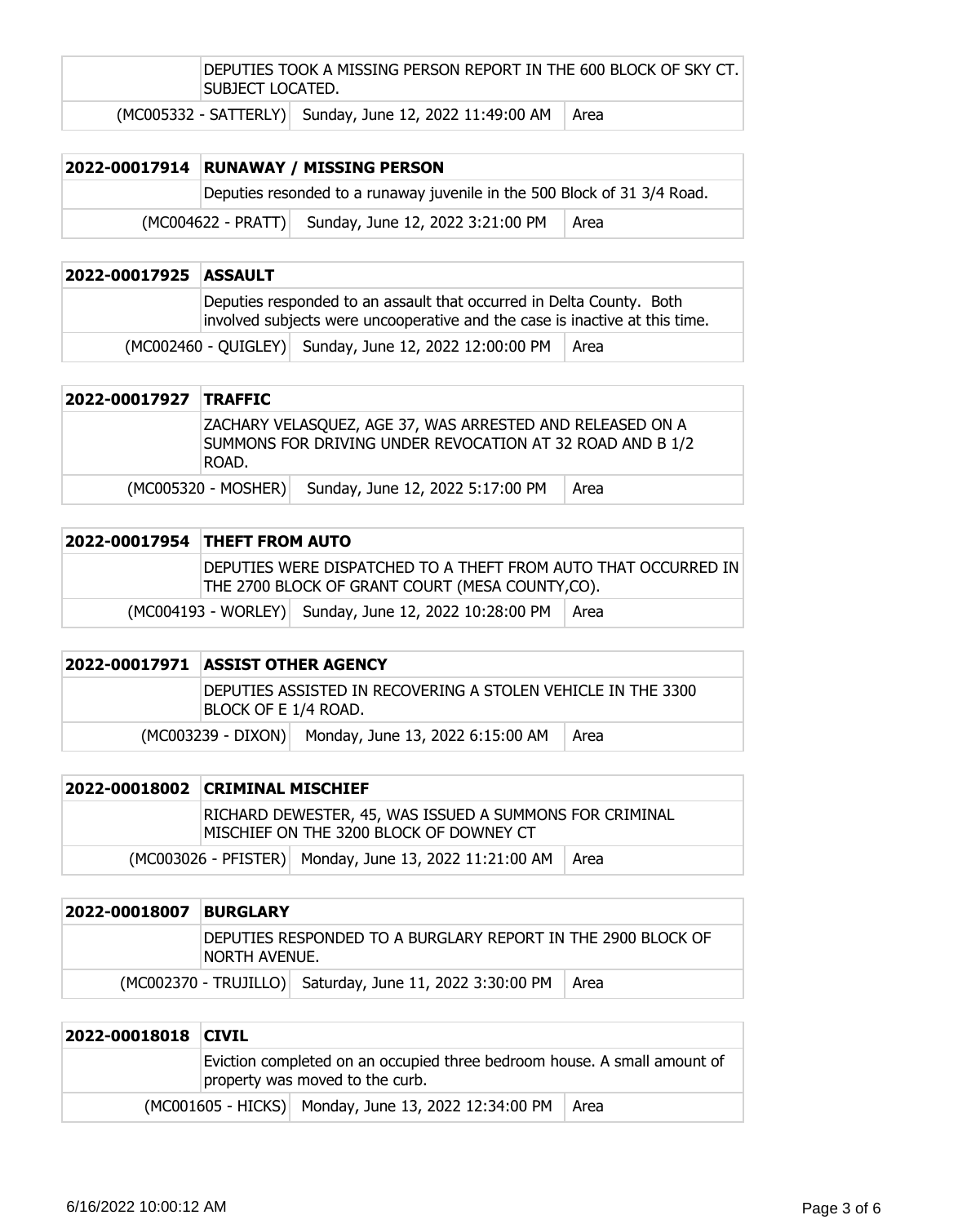| 2022-00018030 FRAUD / FORGERY |                                                                                      |                                                                |      |
|-------------------------------|--------------------------------------------------------------------------------------|----------------------------------------------------------------|------|
|                               | DEPUTIES RESPONDED TO A FRAUD REPORT IN THE 400 BLOCK OF<br><b>COUNTRYSIDE LANE.</b> |                                                                |      |
|                               |                                                                                      | (MC002370 - TRUJILLO) Thursday, October 01, 2020 8:00:00<br>AM | Area |

| 2022-00018040 TRAFFIC |                                                                                                                                       |                                                     |      |
|-----------------------|---------------------------------------------------------------------------------------------------------------------------------------|-----------------------------------------------------|------|
|                       | Deputies attempted a traffic stop to contact a known wanted subject. They<br>failed to yield and an arrest warrant will be requested. |                                                     |      |
|                       |                                                                                                                                       | (MC004622 - PRATT) Monday, June 13, 2022 3:20:00 PM | Area |

| 2022-00018134 WARRANT ARREST |                                                                                                                                                                                                                    |                                                       |      |
|------------------------------|--------------------------------------------------------------------------------------------------------------------------------------------------------------------------------------------------------------------|-------------------------------------------------------|------|
|                              | A male, age 35, was taken into custody at 125 N. Spruce Street out of Judge<br>Barrett's courtroom on four (4) outstanding warrants. He was transported to<br>the Mesa County Detention Facility without incident. |                                                       |      |
|                              |                                                                                                                                                                                                                    | (MC003052 - BARNEY) Tuesday, June 14, 2022 9:45:00 AM | Area |

| <b>2022-00018157 WARRANT ARREST</b>                                                                                                                       |  |
|-----------------------------------------------------------------------------------------------------------------------------------------------------------|--|
| Phillip A. Tino, 57, was taken into custody at the Mesa County Courthouse for<br>an outstanding warrant. He was transported to the jail without incident. |  |
| (MC001159 - GRAY) Tuesday, June 14, 2022 11:27:00 AM   Area                                                                                               |  |

| 2022-00018162 THEFT |             |                                                                  |      |
|---------------------|-------------|------------------------------------------------------------------|------|
|                     | PINYON AVE. | DEPUTIES RESPONDED TO THE REPORT OF A THEFT IN THE 2800 BLOCK OF |      |
|                     |             | (MC005320 - MOSHER) Saturday, May 28, 2022 12:00:00 PM           | Area |

| 2022-00018166 CIVIL |                                                                                                            |  |
|---------------------|------------------------------------------------------------------------------------------------------------|--|
|                     | Eviction completed on a vacant two bedroom apartment. A small amount of<br>property was moved to the curb. |  |
|                     | (MC001605 - HICKS) Tuesday, June 14, 2022 12:37:00 PM   Area                                               |  |

| 2022-00018208 WEAPONS VIOLATION |                                                                                                                          |  |
|---------------------------------|--------------------------------------------------------------------------------------------------------------------------|--|
|                                 | JOSE HERNANDEZ, 22, WAS TAKEN INTO CUSTODY IN THE AREA OF 1ST<br>STREET AND FRONT STREET FOR CHARGES OF FELONY MENACING. |  |
|                                 | (MC003148 - HUISJEN) Tuesday, June 14, 2022 5:30:00 PM   Area                                                            |  |

| 2022-00018221 | <b>RUNAWAY / MISSING PERSON</b> |                                                                                                                        |      |
|---------------|---------------------------------|------------------------------------------------------------------------------------------------------------------------|------|
|               | GENERATED.                      | ON 06/14/2022 DEPUTIES RESPONDED TO THE 3200 BLOCK OF WHITE<br>AVENUE IN REFERENCE TO A CALL FOR SERVICE. A REPORT WAS |      |
| ROBLES)       |                                 | (MC005135 - ARCHULETA- Tuesday, June 14, 2022 8:02:00 PM                                                               | Area |

## **2022-00018229 HARASSMENT**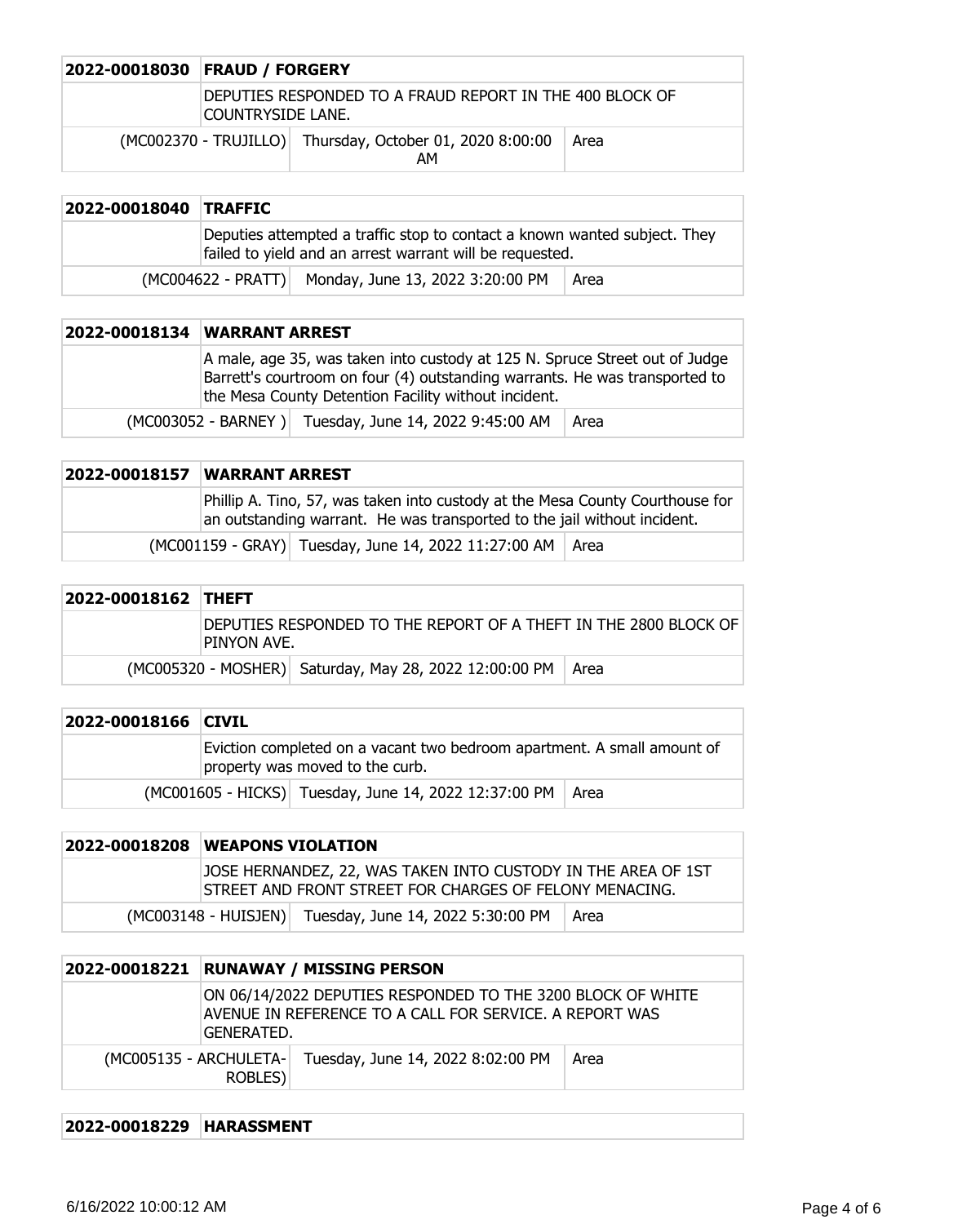| ON 06/14/2022 DEPUTIES WERE DISPATCHED TO A HARASSMENT IN THE   |
|-----------------------------------------------------------------|
| 400 BLOCK OF 32 ROAD, DENICE REINER, 40, WAS TAKEN INTO CUSTODY |
| AND TRANSPORTED TO THE MESA COUNTY DETENTION FACILITY.          |
|                                                                 |

 $(MCOO3997 - ZAMORA)$  Tuesday, June 14, 2022 9:26:00 PM  $ARea$ 

| 2022-00018240 | <b>RUNAWAY / MISSING PERSON</b>                            |  |  |
|---------------|------------------------------------------------------------|--|--|
|               |                                                            |  |  |
|               | (MC005116 - PAGE) Wednesday, June 15, 2022 1:10:00 AM Area |  |  |

| 2022-00018259 WARRANT ARREST                                                                                                                                                                    |
|-------------------------------------------------------------------------------------------------------------------------------------------------------------------------------------------------|
| On 06/15/22 at approximately 0859 hours, Matthew Hoffman (46 yoa) was<br>contacted in the 100 block of Spruce St. Matthew had an active warrant. He<br>was arrested and taken to the MCSO Jail. |
| (MC002836 - KEY) Wednesday, June 15, 2022 8:58:00 AM Area                                                                                                                                       |

| 2022-00018274 ISEX OFFENSE |                                                                      |  |
|----------------------------|----------------------------------------------------------------------|--|
|                            |                                                                      |  |
|                            | (MC001217 - BRECHLIN) Wednesday, June 08, 2022 12:00:00   Area<br>PМ |  |

| 2022-00018296   WARRANT ARREST |                    |                                                                                                                                                            |      |
|--------------------------------|--------------------|------------------------------------------------------------------------------------------------------------------------------------------------------------|------|
|                                | and taken to jail. | On 06/15/22 at approximately 1152 hours, Calyn Cota (30 yoa) was contacted<br>in the 100 block of Spruce St. Calyn had an active warrant. She was arrested |      |
|                                |                    | (MC001940 - NELSON) Wednesday, June 15, 2022 11:49:00<br>AМ                                                                                                | Area |

|                         | 2022-00018312 DIGITAL INVESTIGATION     |        |
|-------------------------|-----------------------------------------|--------|
|                         |                                         |        |
| $(MCOO4588 - WATERMAN)$ | Wednesday, June 15, 2022 11:53:00<br>АΜ | l Area |

| <b>2022-00018322 SEARCH &amp; RESCUE</b>    |
|---------------------------------------------|
|                                             |
| () Wednesday, June 15, 2022 1:44:00 PM Area |

| 2022-00018373 HARASSMENT |  |                                                                                                   |  |
|--------------------------|--|---------------------------------------------------------------------------------------------------|--|
|                          |  | JOSEPH Z. PRESNELL, 19 YO, WAS ARRESTED IN THE 3200 BLOCK OF D 1/2<br><b>ROAD FOR HARASSMENT.</b> |  |
|                          |  | (MC005132 - ANDERSON) Wednesday, June 15, 2022 9:32:00 PM Area                                    |  |

|  | 2022-00018393 CHILD ABUSE / NEGLECT |                                                                                                 |  |
|--|-------------------------------------|-------------------------------------------------------------------------------------------------|--|
|  |                                     | DEPUTIES RESPONDED TO A CHILD CALL IN THE 500 BLOCK OF JAY LEE<br>STREET. A REPORT WAS WRITTEN. |  |
|  |                                     | (MC005132 - ANDERSON) Thursday, June 16, 2022 4:25:00 AM   Area                                 |  |